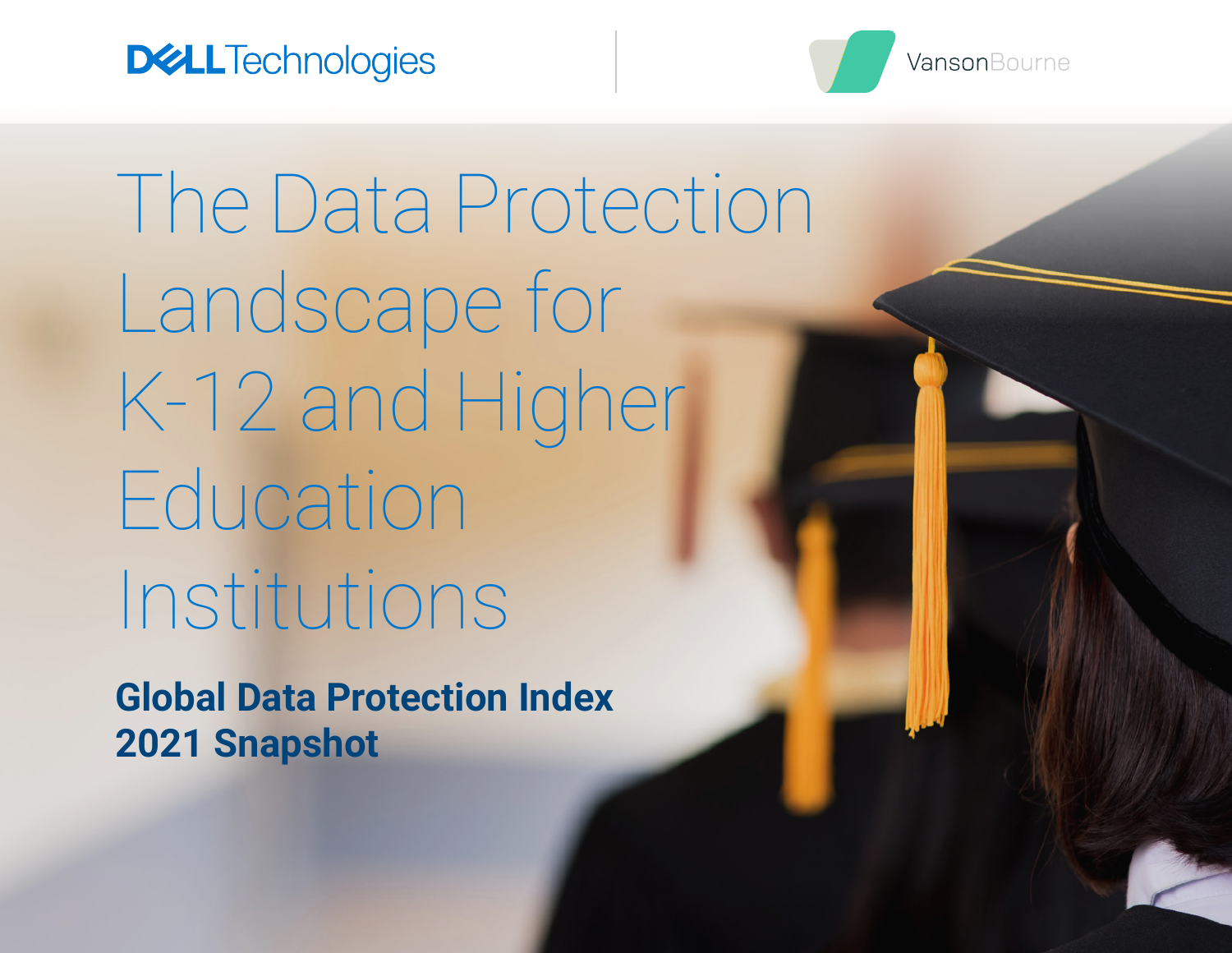#### <span id="page-1-0"></span>**Contents**

This eBook presents the education sector (N=146) findings from Vanson Bourne's Global Data Protection Index 2021 study, a survey of 1,000 IT decision makers (ITDMs) globally

| 3  | Introduction<br>11 11 11 1                 |
|----|--------------------------------------------|
| 4  | Coping with the unrelenting growth in data |
| 5  | The threat to data in 2021                 |
| 7  | The growing cybersecurity threat           |
| 8  | Moving to the cloud                        |
| 9  | Is data in the public cloud protected?     |
| 10 | The move to as-a-Service                   |
| 12 | 77 77 77 77 77 77 77<br>Conclusion         |
|    |                                            |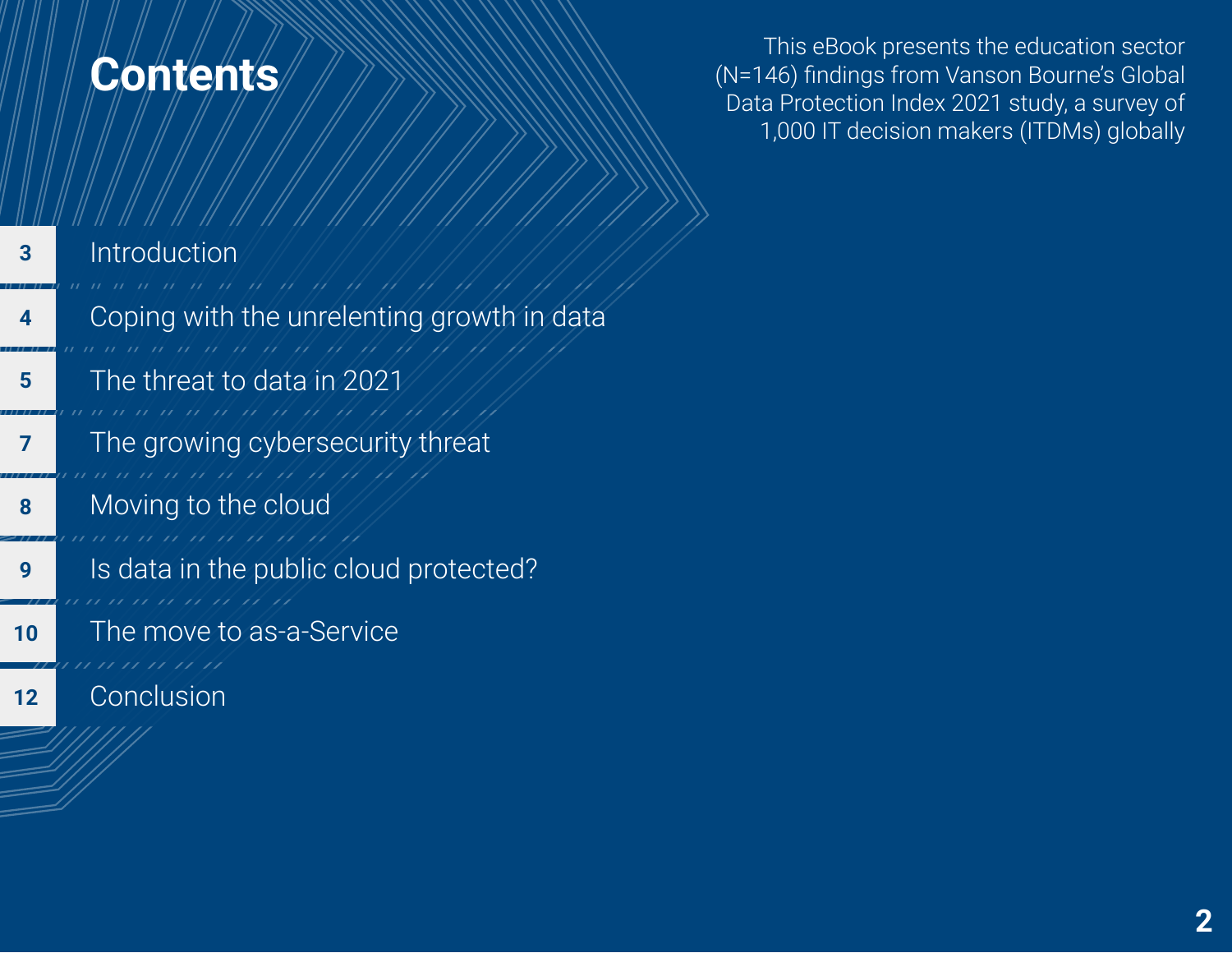#### <span id="page-2-0"></span>**Introduction**

**[12](#page-11-0)**

#### **The data protection challenge facing K-12 and Higher Education institutions has never been greater. Data loss and downtime issues are pervasive across the sector, and institutions need to act urgently to prevent further incidents occurring. However, protecting data is a task growing in magnitude. Education providers must look to solutions which are able to help them cope with the continued growth in the volume of data they are managing, coupled with a rise in cyberthreats and increasing complexity of the IT infrastructure data exists across. [Contents](#page-1-0) 3 [4](#page-3-0) [5](#page-4-0) [7](#page-6-0) [8](#page-7-0) [9](#page-8-0) [10](#page-9-0)**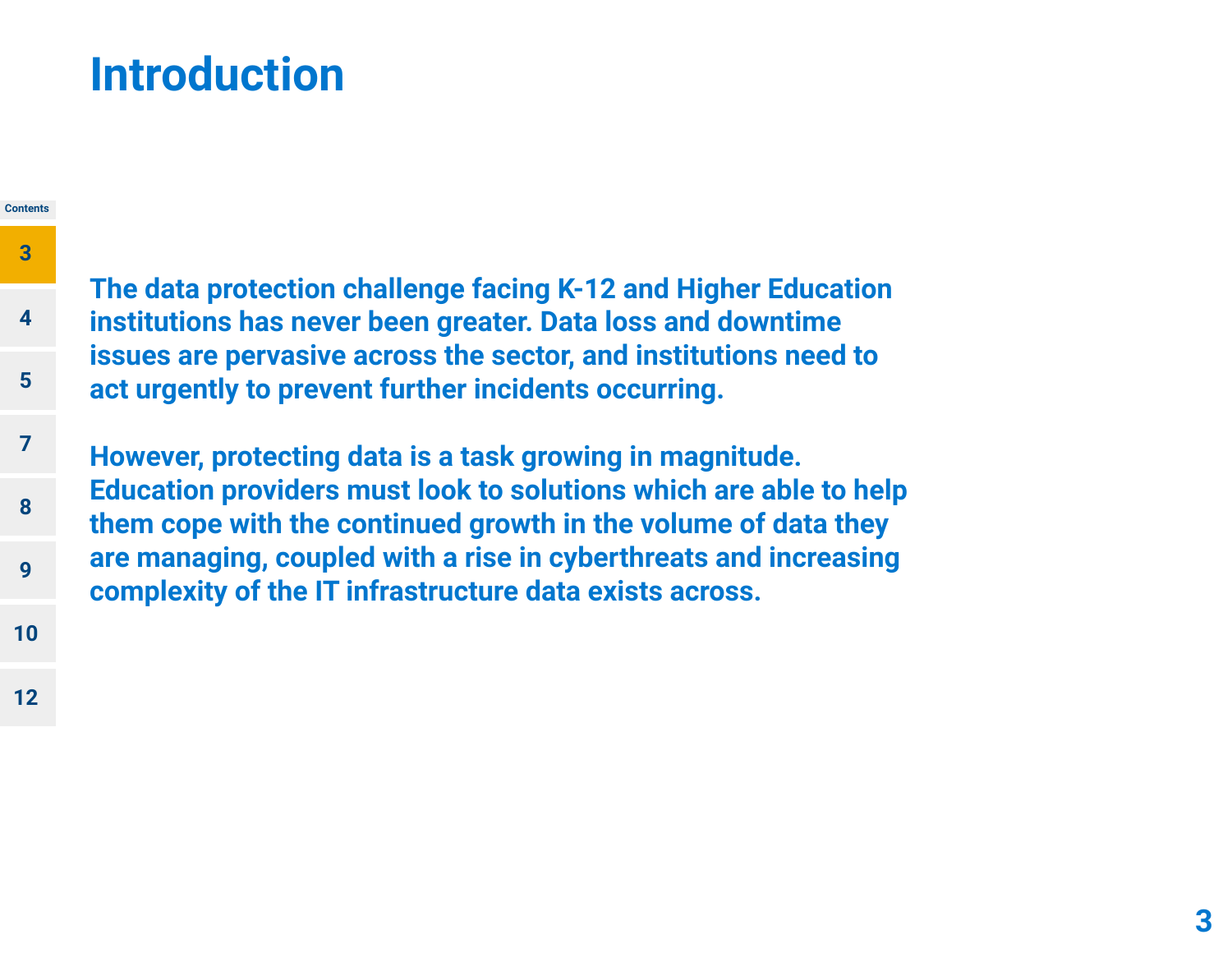## <span id="page-3-0"></span>**Coping with the unrelenting growth in data**

The greater the volume of data an institution has to manage, the more complicated protecting it becomes. And this is a complication which is growing year on year for education providers. The average volume of data these organizations are managing has risen from 11.33 PB in 2019, to 12.26 PB in 2021

**[Contents](#page-1-0)**

**[3](#page-2-0)**

**4**

**[5](#page-4-0)**

**[7](#page-6-0)**

**[8](#page-7-0)**

**[9](#page-8-0)**

**[10](#page-9-0)**

**[12](#page-11-0)**

With this data including confidential records of staff, students, and their families, as well as boundless learning materials and data to support leadership teams in their strategic decision making, it is paramount that these organizations are able to protect their data.

However, the growth of data has created numerous data protection challenges relating to both its volume and how distributed it has become. Data has become increasingly complex and time consuming to manage (60%) and is costing more and more to store and backup (59%).

Alarmingly, the difficulty of managing increasingly distributed data can also mean that some data is left unprotected – with an inability to meet backup windows (58%) and to locate dynamic and distributed data resulting from DevOps and cloud development processes (55%) being issues for many organizations.

#### $\frac{60\%}{49\%}$  59% 58% 58% 55% 49% Increased operational management time and complexity Ballooning costs of storing and managing backup copies because of rapid data growth Inability to meet backup windows because of increasingly distributed nature of data Inability to locate and protect dynamic and distributed data resulting from DevOps and cloud development processes Lack of data protection solutions for newer technologies

#### **Which of the following challenges is your organization facing in relation to data protection?**

The challenges of protecting these increasing volumes of data mean that many are struggling to implement robust measures to ensure that their data is protected. Almost six in ten (59%) aren't very confident they are meeting their backup and recovery service level objectives (SLOs), which could mean they are at risk of not being able to recover their data quickly or effectively enough in the event of a data loss incident…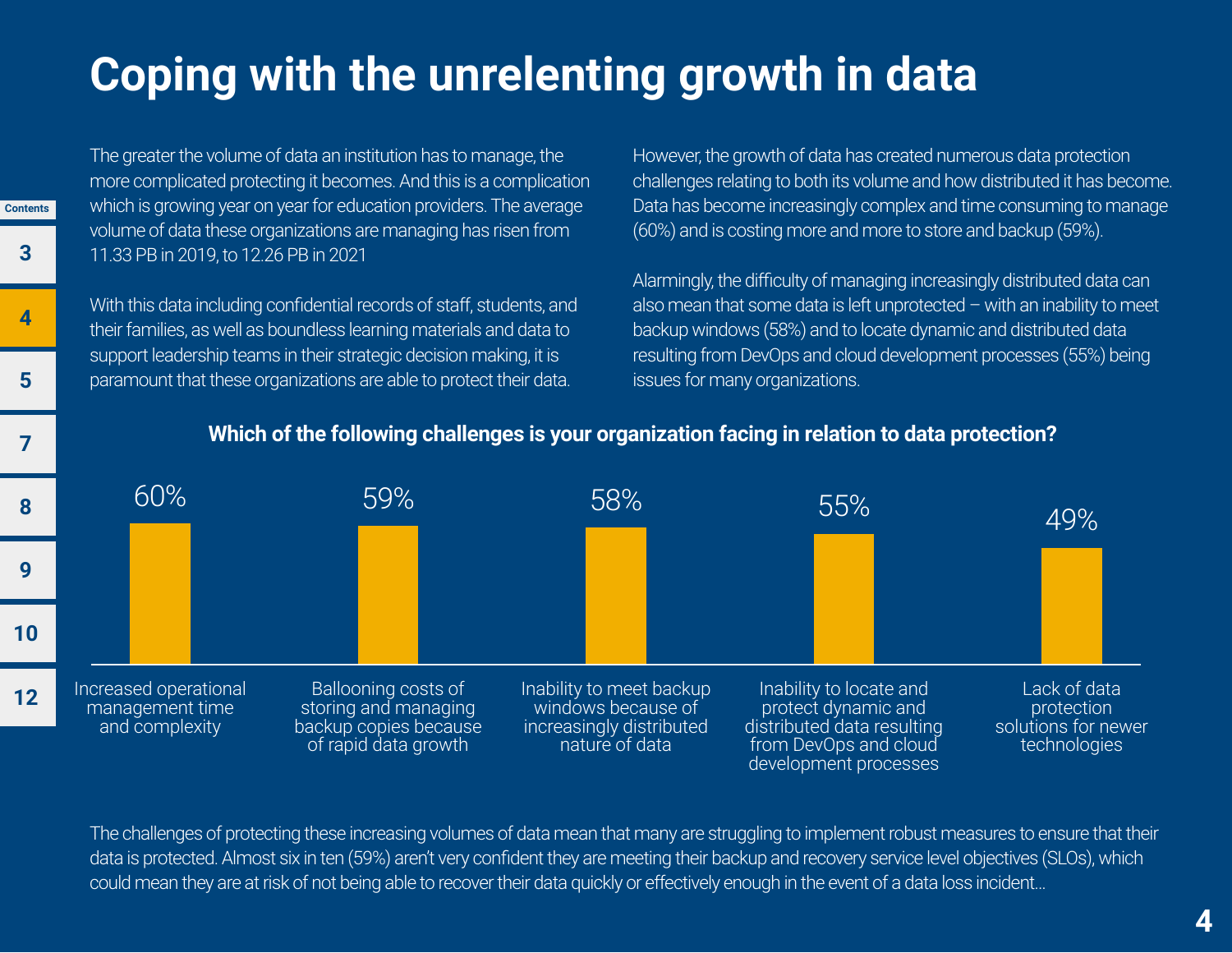## <span id="page-4-0"></span>**The threat to data in 2021**

**[Contents](#page-1-0)**

**[3](#page-2-0)**

**[4](#page-3-0)**

**5**

**[7](#page-6-0)**

**[8](#page-7-0)**

**[9](#page-8-0)**

**[10](#page-9-0)**

**[12](#page-11-0)**

The experience of the past 12 months tells us that education institutions are at high risk of a threat to their data. 88% have experienced at least one disruptive incident which meant they were unable to access their data, indicating that current protection levels are far from satisfactory:

#### **Has your organization suffered from any of the following in the last 12 months?**

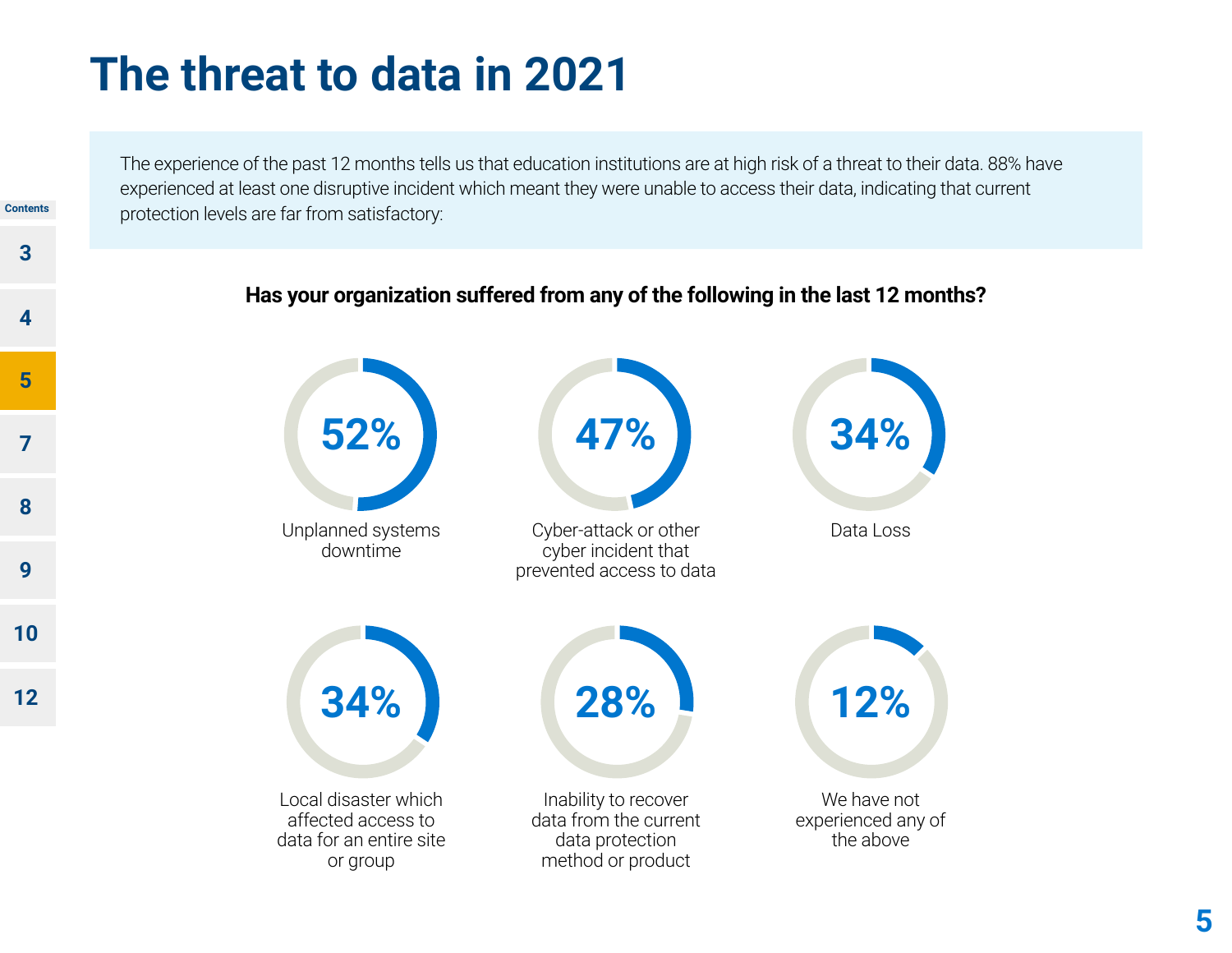Experiencing these incidents can be hugely damaging for organizations if they aren't able to recover data lost during them – however at present 58% are not very confident that in the event of a data loss incident they can fully recover systems/data to meet service level objectives. On top of this, the financial cost of experiencing a data loss incident or downtime can be enormous:

- o Estimated cost of data loss over the past 12 months: **\$908,523**
- o Estimated cost of unplanned systems downtime over the past 12 months: **\$454,003**

Organizations in the education sector, with tight budgets and limited resources, could be financially devastated by these costs, making the need for them to ensure they have suitable data protection solutions in place ever more important. In light of these threats, education institutions must take action to improve their protections, and urgently – 71% are concerned that they will suffer a disruptive event in the next 12 months.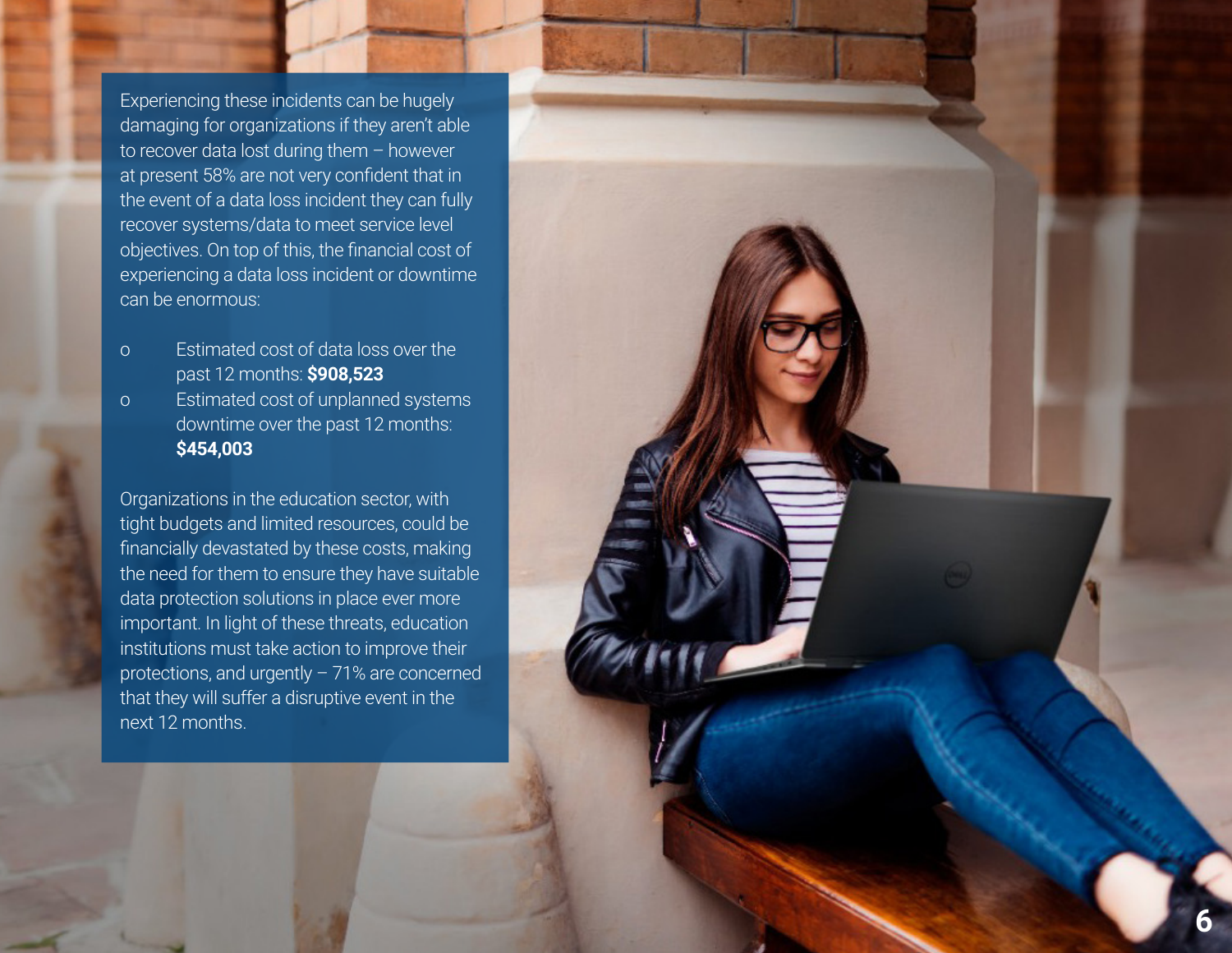# <span id="page-6-0"></span>**The growing cybersecurity threat**

Adding further complication to the task of data protection is the rise in cybersecurity threats. Organizations must ensure that their data is protected in the event of a successful cybersecurity attack, however for many this is not currently the case.

**[Contents](#page-1-0)**

**[3](#page-2-0)**

**[4](#page-3-0)**

**[5](#page-4-0)**

**7**

**[8](#page-7-0)**

**[9](#page-8-0)**

**[10](#page-9-0)**

**[12](#page-11-0)**

Two thirds (67%) of respondents from K-12 and Higher Education institutions are concerned their existing data protection measures may not be sufficient to cope with malware and ransomware threats. Given the confidential nature of much of the data schools and universities are managing, it is critical that they are protected against attacks in which this data could be held hostage by a malicious actor. In addition to these concerns, only 40% are very confident that they could recover all businesscritical data in the event of a destructive cyber attack.

The challenge of defending against cybersecurity attacks is one which has become more difficult with the rise in remote learning and work, and endpoints moving out of education institutions and into the homes of students, teachers, and other staff, where they are potentially less protected. 86% state that their organization has increased exposure to data loss from cyber threats with the growth of staff and students working and learning from home.

Remote work and learning is unlikely to go away any time soon, making it essential for organizations to improve their data protection in defence against this increased threat level.

# **67%**

of respondents from K-12 and Higher Education institutions are concerned their existing data protection measures may not be sufficient to cope with malware and ransomware threats.

# **60%**

are not very confident that they could recover all business-critical data in the event of a destructive cyber attack.

# **86%**

state that their organization has increased exposure to data loss from cyber threats with the growth of staff and students working and learning from home.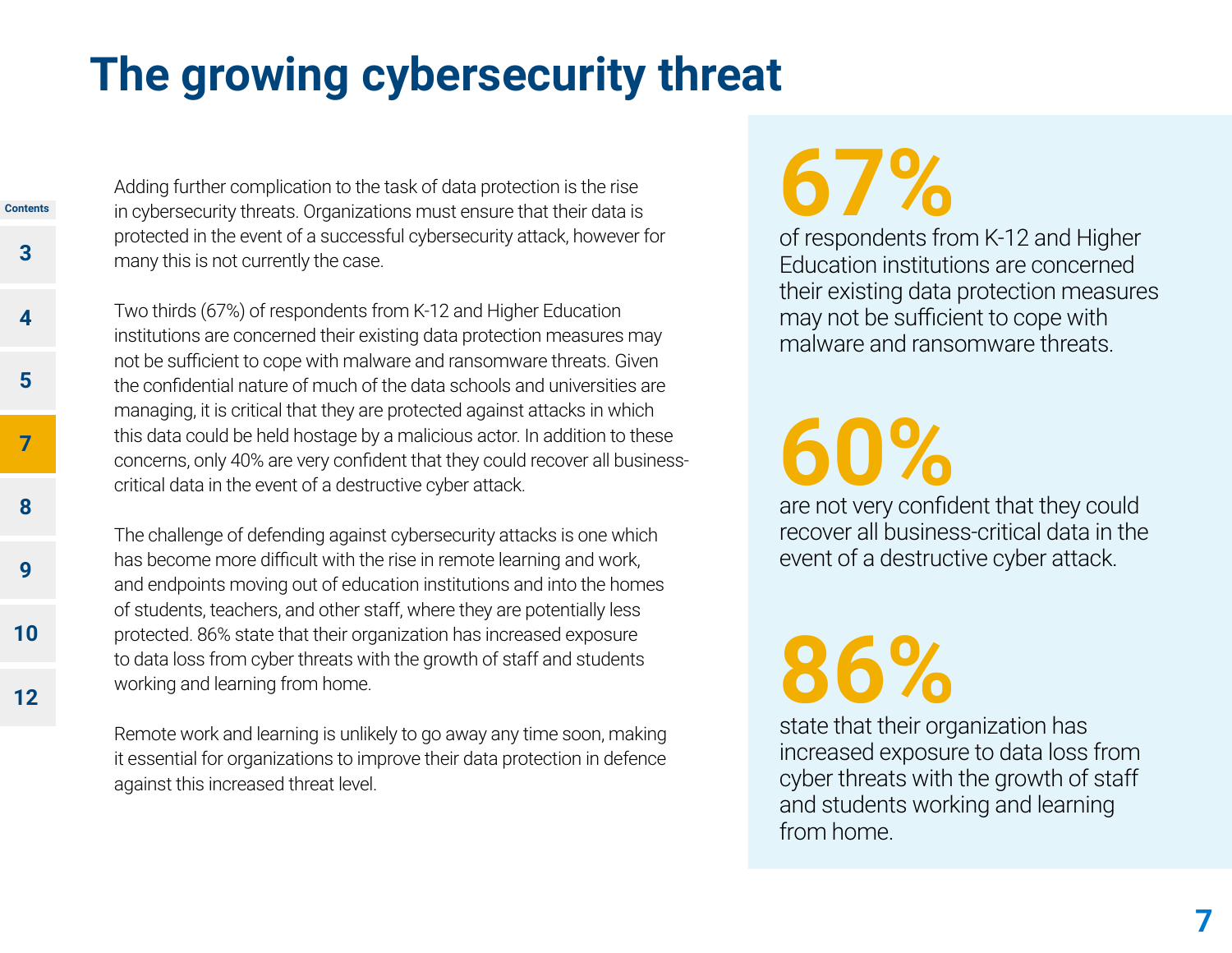# <span id="page-7-0"></span>**Moving to the cloud**

It is crucial that organizations ensure they can protect their data regardless of where their applications are deployed – for the education sector, public cloud is a popular choice for institutions when they are choosing where to update their existing applications and when deploying new ones.



The public cloud is also in widespread use as part of education organizations' data protection strategies. It plays a crucial role in the protection of data created in edge computing locations – 69% using it for this purpose. Further to this, just over two thirds (68%) are utilizing the public cloud for long term retention, and 66% use it for disaster recovery.

While public cloud services can be advantageous when it comes to protecting data, due to the protections the cloud providers themselves have in place, this does not absolve the organization of responsibility for data protection.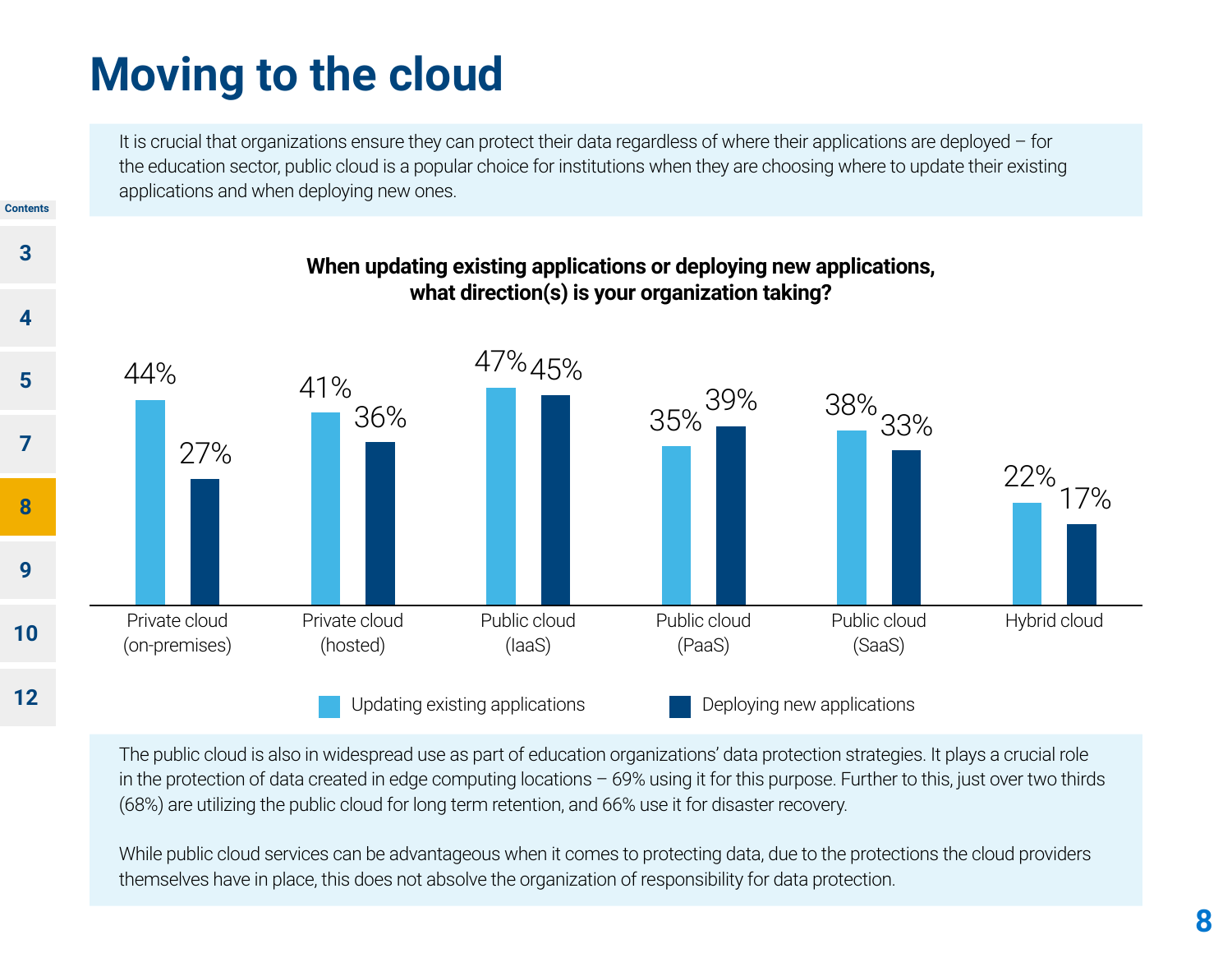## <span id="page-8-0"></span>**Is data in the public cloud protected?**

While the public cloud is a popular choice when it comes to deploying and updating applications within the education sector, there are concerns about how well protected data in it is. This is highlighted by the majority (56%) of ITDMs who are not very confident they can protect all data across their public cloud environment. If the move to public cloud environments is not combined with robust data protection measures, organizations could be exposing themselves to even greater vulnerabilities.

Education institutions cannot risk simply assuming that their data is protected just because it is held in a public cloud. A fifth (20%) of those using multiple cloud environments believe that each cloud service provider is responsible for protecting these workloads. Similarly, a quarter (24%) of those who are running virtualized workloads using VMware in the cloud state that their service provider is protecting these workloads.

Yet, only 46% of these organizations have separate contracts with their cloud service providers for the protection of all application workloads. Those who don't have these contracts could be at risk of leaving their data unprotected if they falsely believe their cloud providers are responsible for protecting them.

**20%**

**[Contents](#page-1-0)**

**[3](#page-2-0)**

**[4](#page-3-0)**

**[5](#page-4-0)**

**[7](#page-6-0)**

**[8](#page-7-0)**

**9**

**[10](#page-9-0)**

**[12](#page-11-0)**

of those using multiple cloud environments believe that each cloud service provider is responsible for protecting these workloads.



of those who are running virtualized workloads using VMware in the cloud state that their service provider is protecting these workloads.

of these organizations have separate contracts with their cloud service providers for the protection of all application workloads.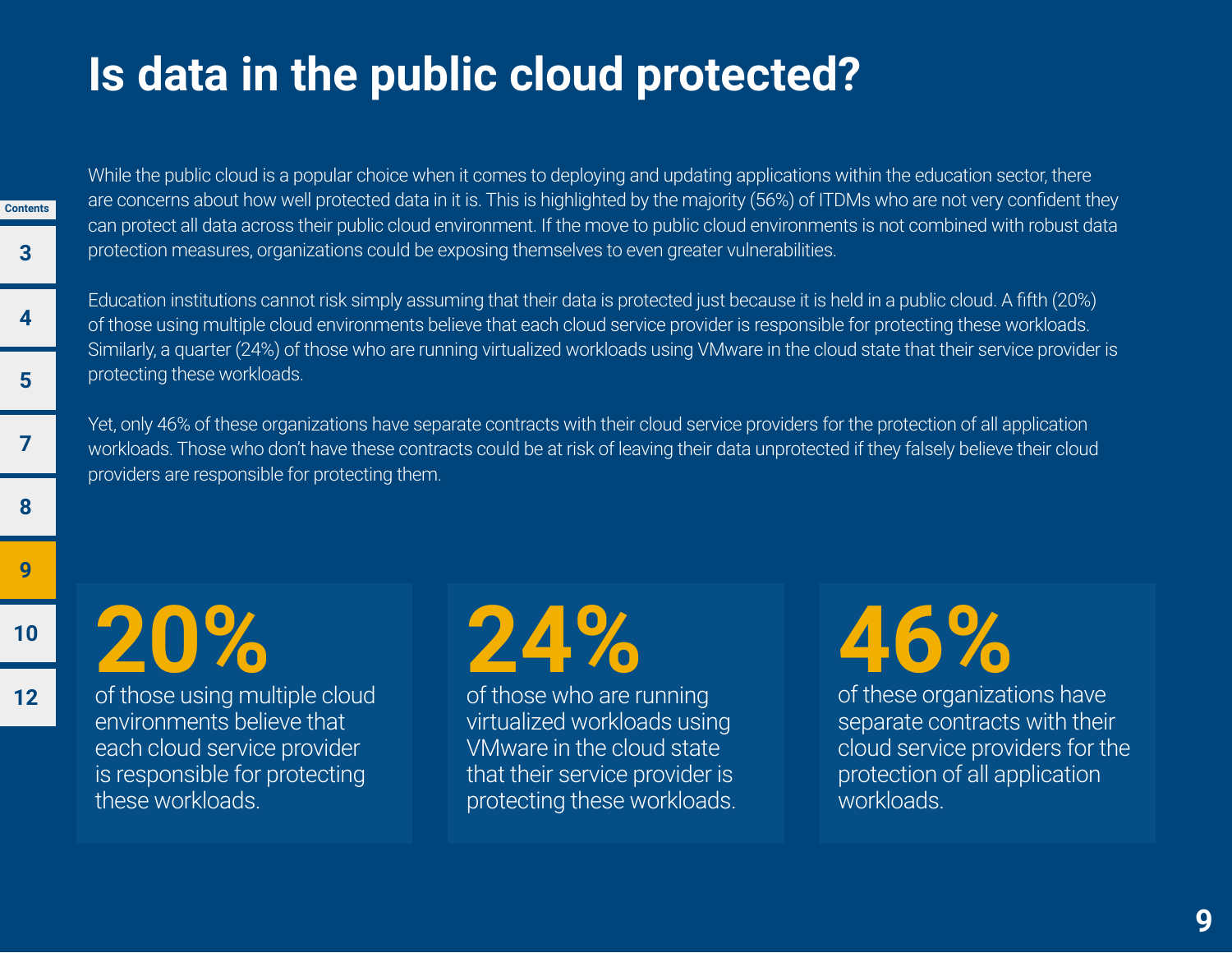#### <span id="page-9-0"></span>**The move to as-a-Service**

**[Contents](#page-1-0)**

When looking at the data protection landscape for the education sector, the move towards usage of as-a-Service solutions cannot be ignored. Many as-a-Service solutions are being prioritized by organizations in the education sector, with storage-asa-Service a clear stand out (54%). These solutions can offer organizations new ways to simplify their data protection approach, while providing flexibility and making up for shortages in expertise.

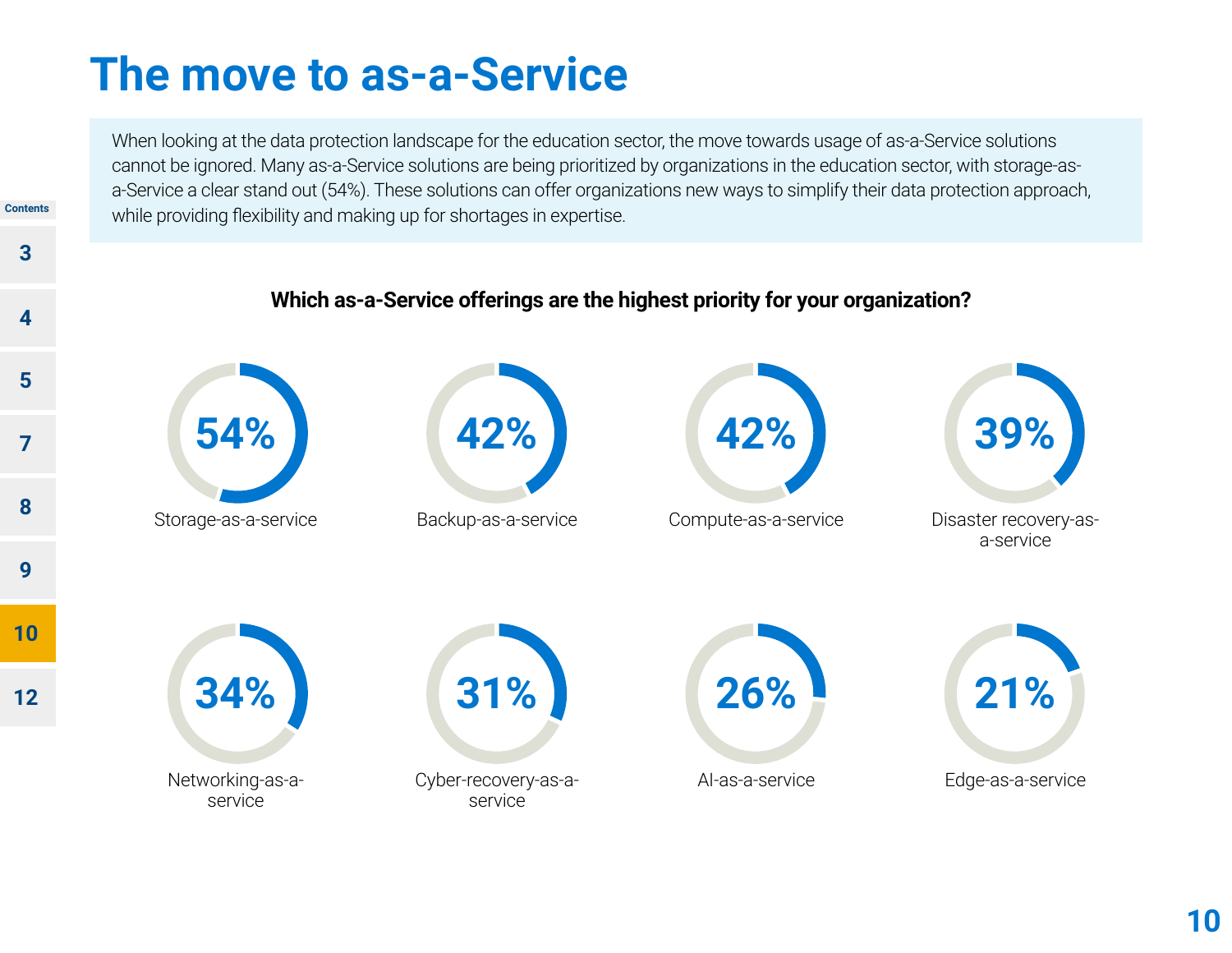# **In addition, the majority**

**(87%) of surveyed IT decision makers within the education sector say their organization would be more likely to use a vendor that has multiple as-a-Service solutions, indicating a desire to consolidate the number of vendors they are using to provide data protection services.** 

**Moving towards as-a-Service solutions could offer numerous benefits due to their convenience and scalability – however institutions need to assess whether all the solutions available are able to deliver the right level of protection for education data.**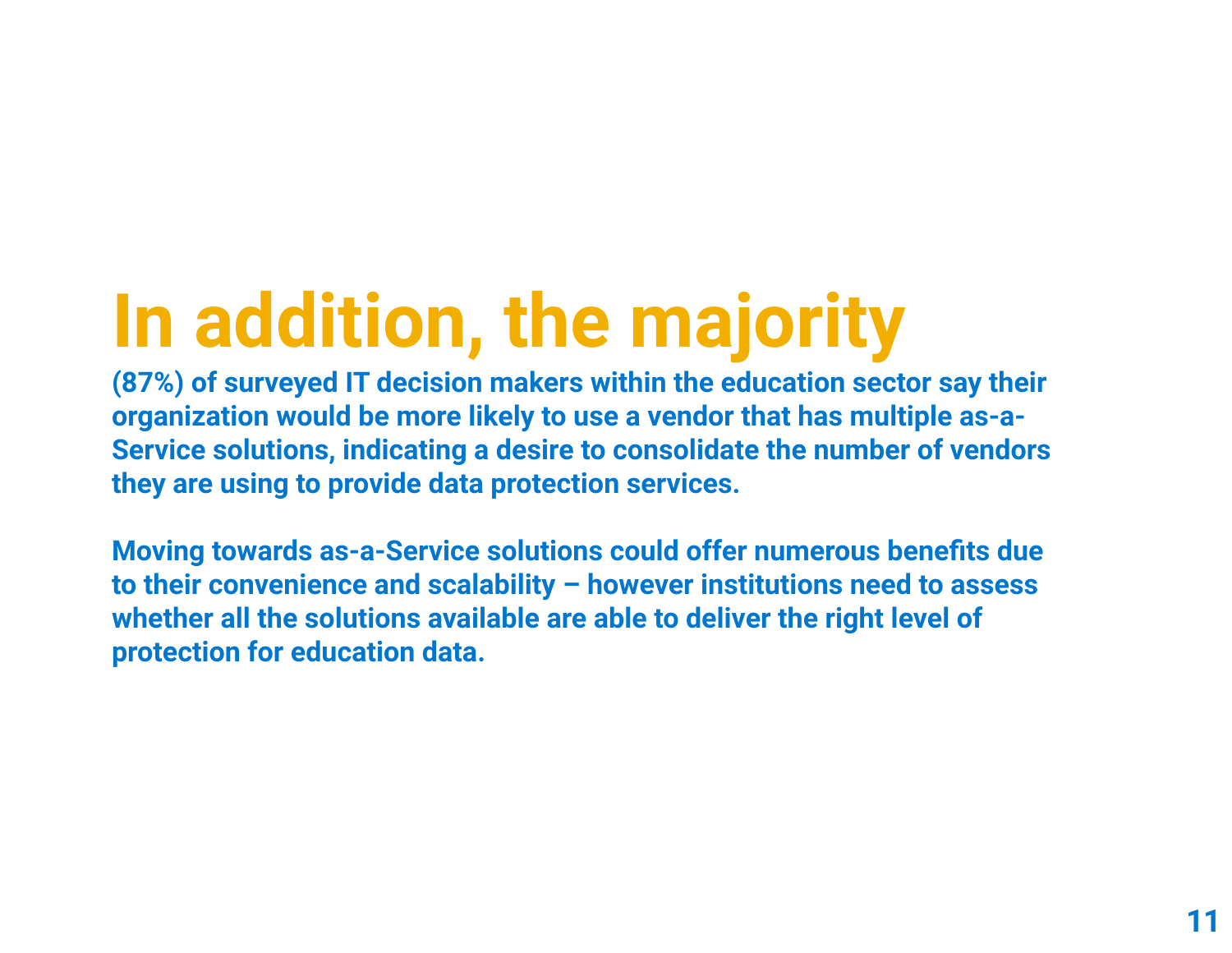#### <span id="page-11-0"></span>**Conclusion**

#### **[Contents](#page-1-0)**

**[5](#page-4-0)**

**[7](#page-6-0)**

**[8](#page-7-0)**

**[9](#page-8-0)**

**[10](#page-9-0)**

The data protection challenge facing K-12 and Higher Education institutions has never been greater. The growth in the volume of data that organizations are dealing with is something that has subsequently increased the challenge of protecting it. **[3](#page-2-0) [4](#page-3-0)**

There are signs that many are struggling to cope with this challenge. Incidents which have threatened organizations' access to their data are widespread across the sector, and such incidents can have hugely damaging impacts. There is an urgent need for institutions within the education sector to improve the data protection solution(s) they are currently using to address this.

However, there are concerns that current data protection solutions are not adequate to protect against sophisticated malware and ransomware attacks. These solutions must also protect against the other challenges organizations are facing – including the rise in cybersecurity attacks and the need to protect data across public cloud environments.